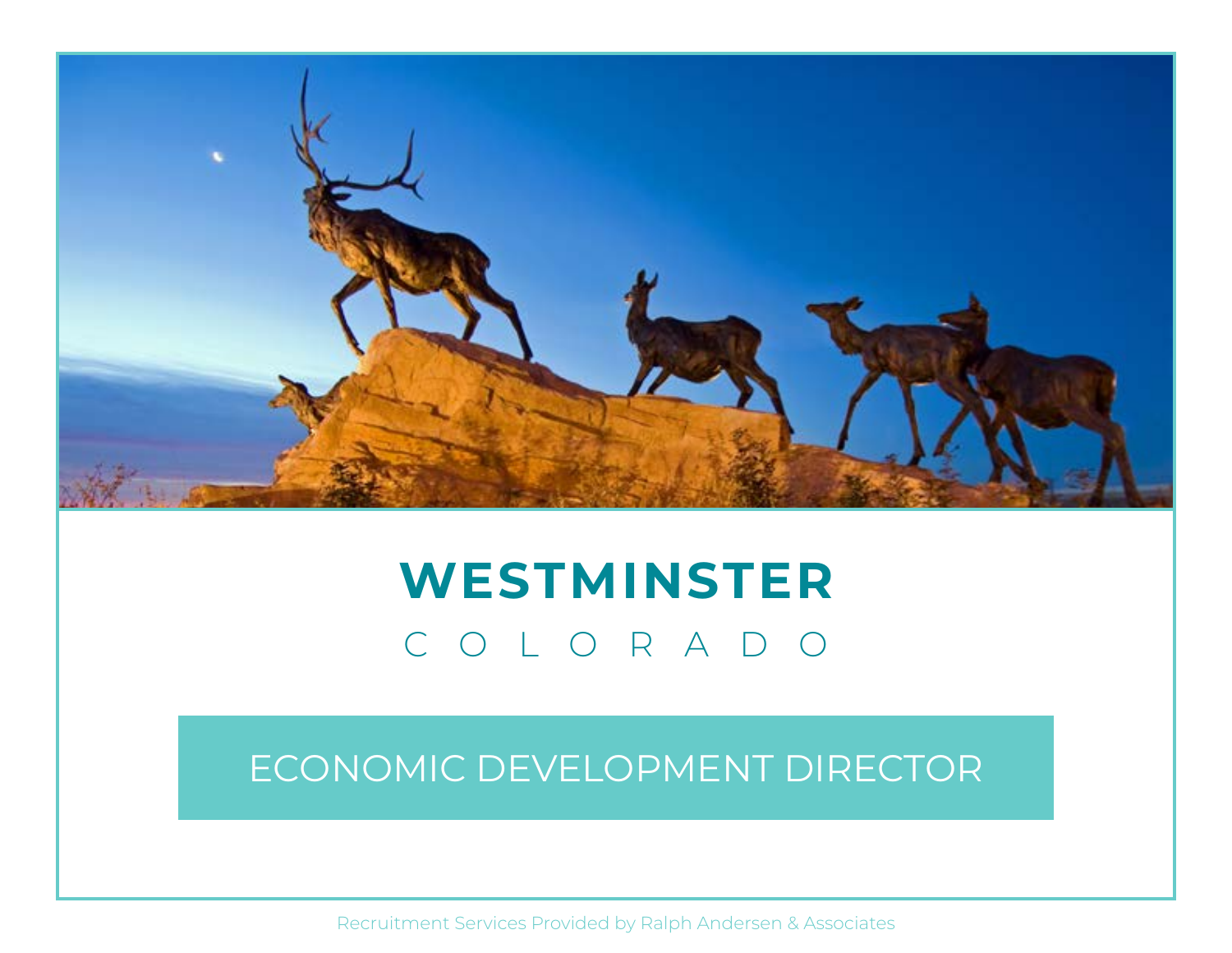Centrally located between Denver and Boulder on the US 36 high-tech corridor with a population of 117,000, Westminster is a well-planned community with superb recreation opportunities, beautiful neighborhoods, and thriving businesses. Already known for its great use of open space and abundance of parks, Westminster is augmenting its traditional neighborhoods with the thoughtful redevelopment of key focus areas across the city, including its new mixed-use hub, Downtown Westminster. These targeted efforts will add vibrancy and variety while preserving and revitalizing the city's traditional neighborhoods and character.

With the arrival of commuter rail, the Westminster Station transit-oriented focus area is quickly maturing and adding great connectivity to downtown Denver. Add in magnificent retail and entertainment districts and a historic neighborhood that is the true heart of the city, and Westminster has a place for everyone. Westminster won second place in the National League of Cities' 2017 Cultural Diversity Awards for the creation of the Westminster Inclusivity Board and its innovative approach to engaging with the community.

By car, bus, bicycle, rail, or international airliner, Westminster moves easily. It has an extensive multimodal transportation network, including an enhanced public transportation system, two well-maintained highway systems, and a superior regional trail system that connects to over 145 miles of trails.

There are over 4,000 businesses in Westminster. The business community includes small family-owned businesses, service companies, high-tech manufacturers, and national and international headquarters. Companies like Ball Corporation, Maxar, Zimmer Biomet, and Trimble have put down roots in Westminster and are now stretching out. This strong and diverse business community is attracting more amenities such as local, regional and national restaurants, hotels, and shopping and entertainment experiences.

With 30 business parks, 68 retail centers, and almost 18 million square feet of commercial space, Westminster has real estate options to meet almost every business need. Comprehensive real estate information, including available demographics and detailed maps, is available through the Economic Development Department at *<http://www.westminstereconomicdevelopment.org>* .



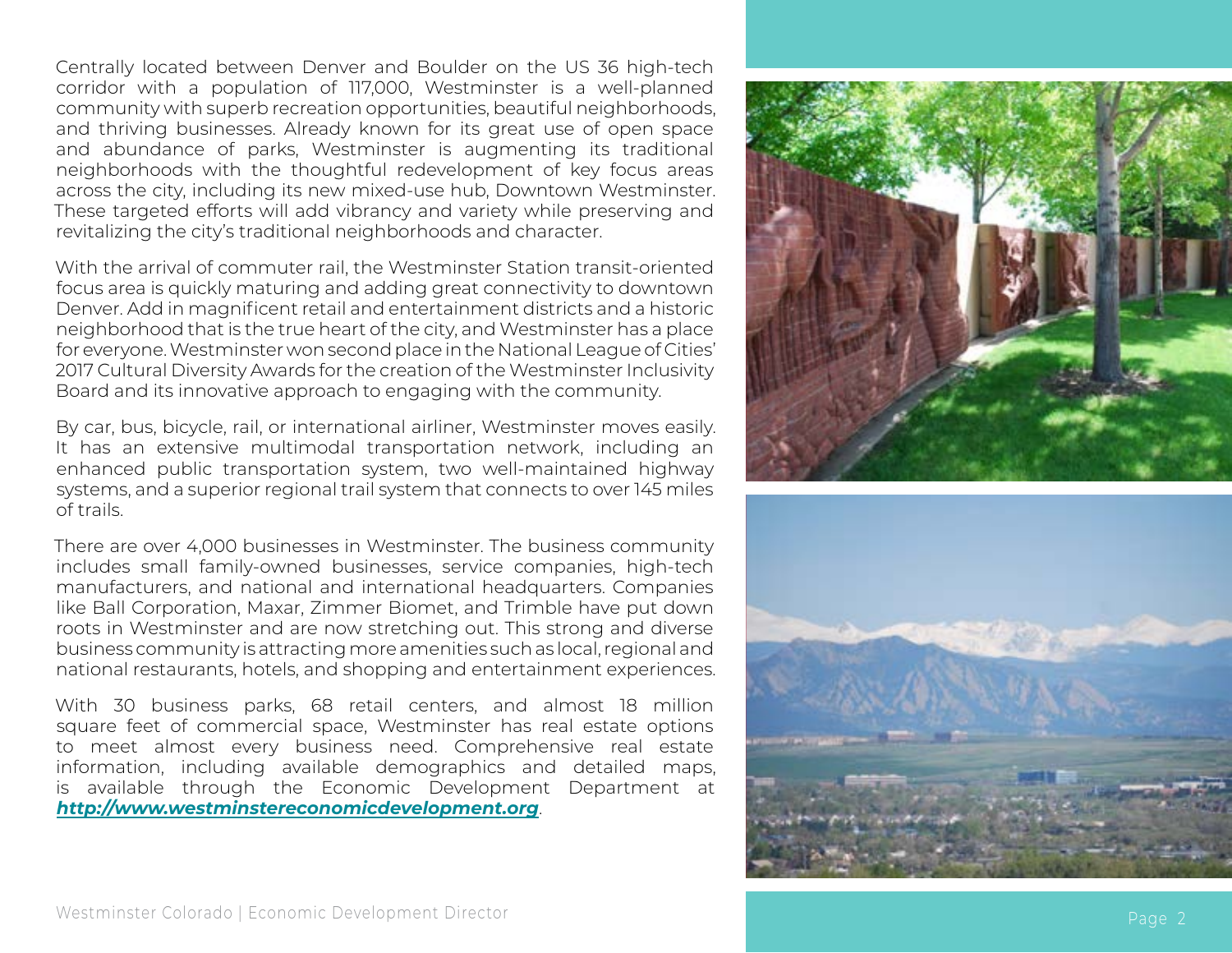# The Community *continued*

## **City Government**

Incorporated in 1911, Westminster's City Council-Manager form of government is consistently recognized for excellence in management and delivery of full services to businesses and residents. The City's strong financial position allows it to enjoy excellent bond ratings, including AAA and AA+.

With policy direction set by a seven-member City Council, the city organization is led by the City Manager and three Deputy City Managers, one of which also serves as Chief Financial Officer. Services are provided through 1,063 FTE staff and an annual budget of \$237 million.

The City of Westminster is a "values" driven organization, and the organization is firmly committed to maintaining and growing its winning culture. The City's values are embodied in *SPIRIT*:

- Service
- Pride
- Integrity
- Responsibility
- Innovation
- Teamwork









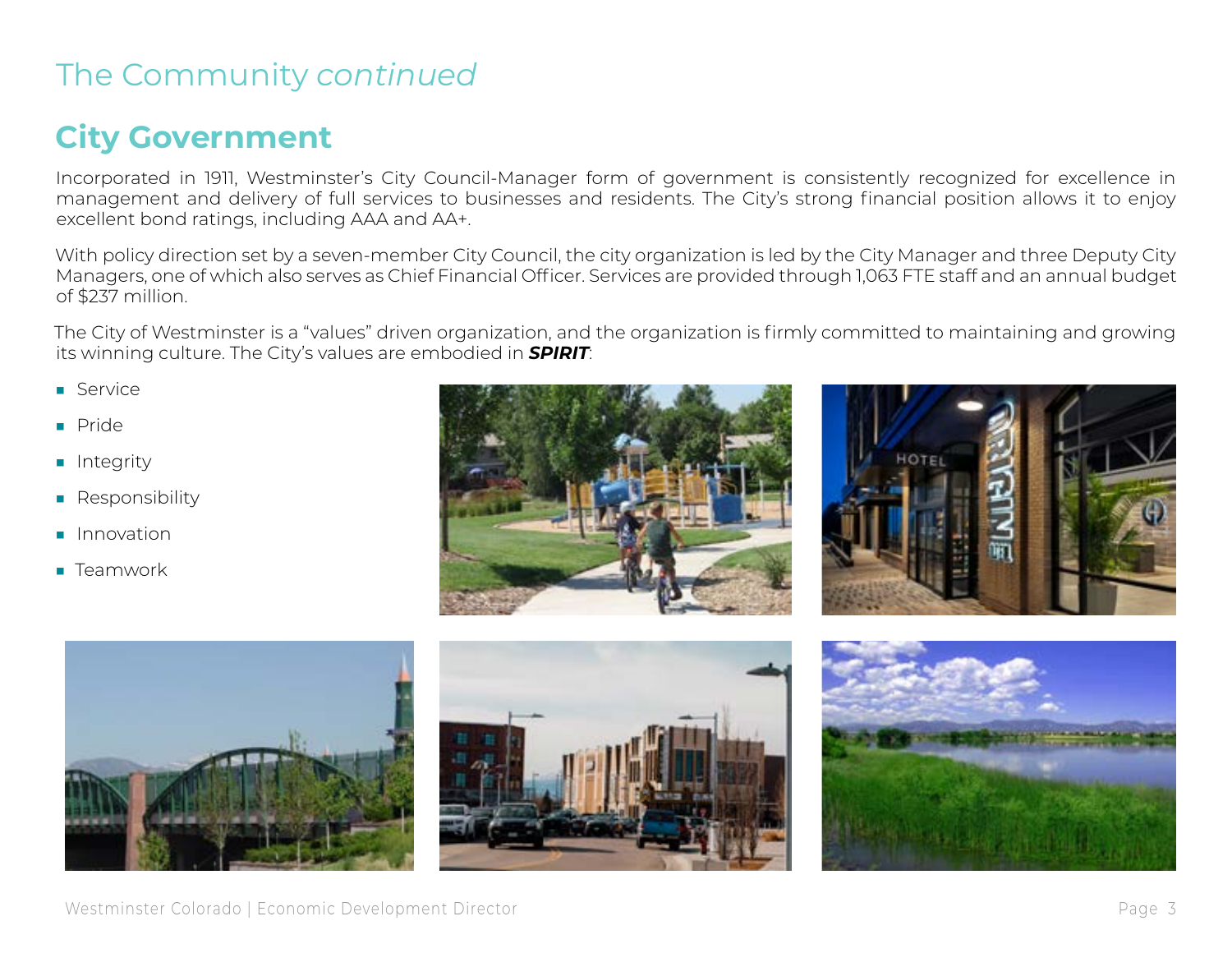

#### **The Economic Development Department**

The Economic Development Department provides multiple lines of service including business development and developer recruitment citywide, as well as redevelopment strategy implementation and project management in Downtown Westminster, Westminster Station, Historic Westminster, and the City's Urban Renewal Areas. The Department markets the City and its assets to potential employers, retailers, and vision-aligned developers, develops and implements workforce and affordable housing polices and strategies, and manages the inventory of City-owned developable properties, in addition to serving as key staff to the Westminster Economic Development Authority (WEDA) and Westminster Housing Authority (WHA).

The Department carries out its work through 10 staff and an annual budget of \$2.1 million.

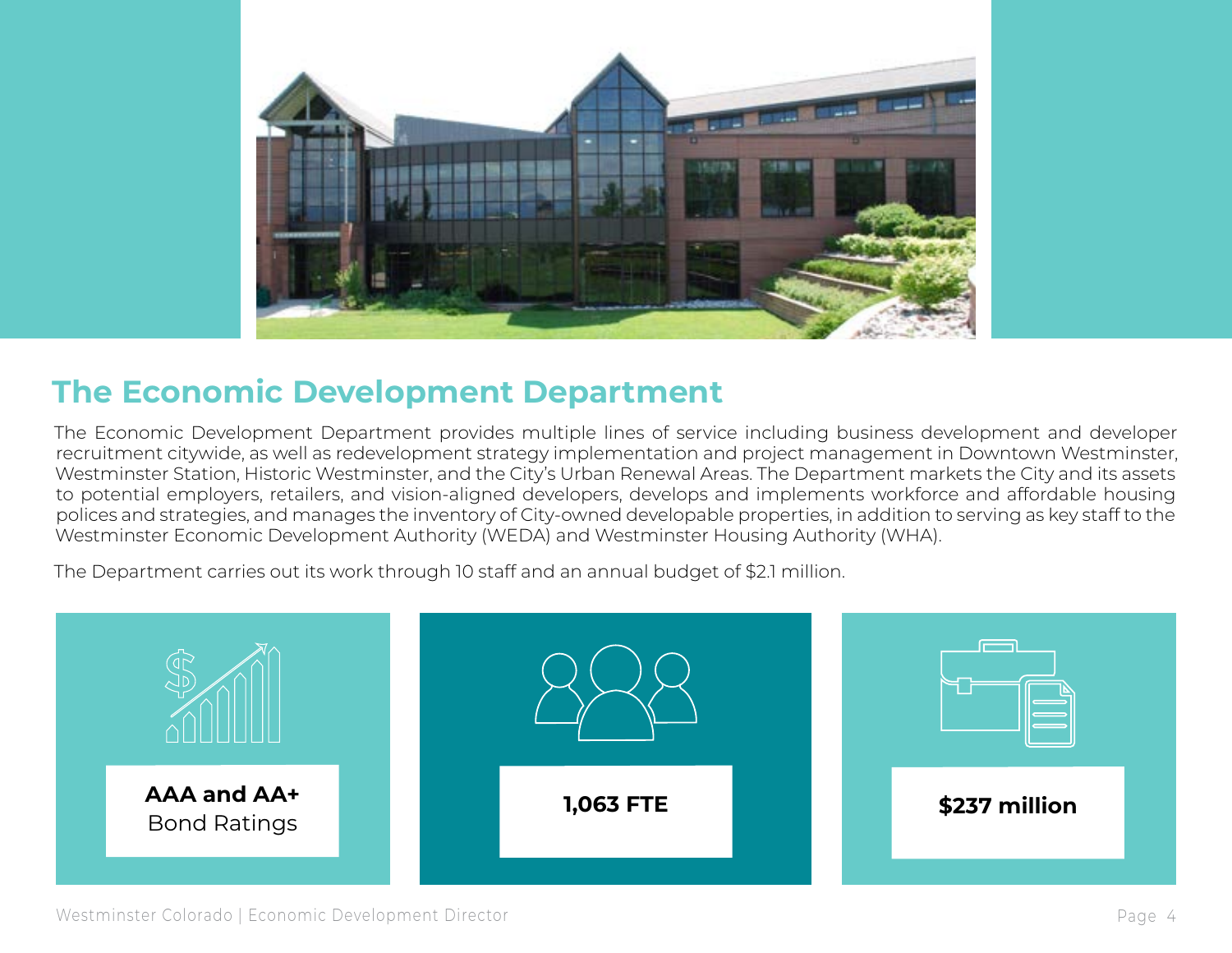# **The Position**

The Economic Development Director serves as a key member of the Executive Leadership Team translating the City's strategic plan into action through development of performance measurement, policies, and resource allocation and management. The position is expected to direct department activities in fulfillment of the City Mission Statement, which is: "*Our job is to deliver exceptional value and quality of life through Service, Pride, Integrity, Responsibility, Innovation, and Teamwork (SPIRIT).*"

The Economic Development Director is responsible for establishing major departmental policies, planning long-term programs, and making executive-level decisions that are congruent with the direction of the organization as defined by the City Manager and City Council. Primary duties involve overseeing all administrative and professional work in planning, organizing, and directing the Department. Responsibilities include determining major departmental policies, planning long-term programs, and making difficult technical and administrative decisions.

Work is performed with wide latitude for independent judgment and action, and is reviewed by the Deputy City Manager through conferences, reports, and success of the Department's programs and activities.

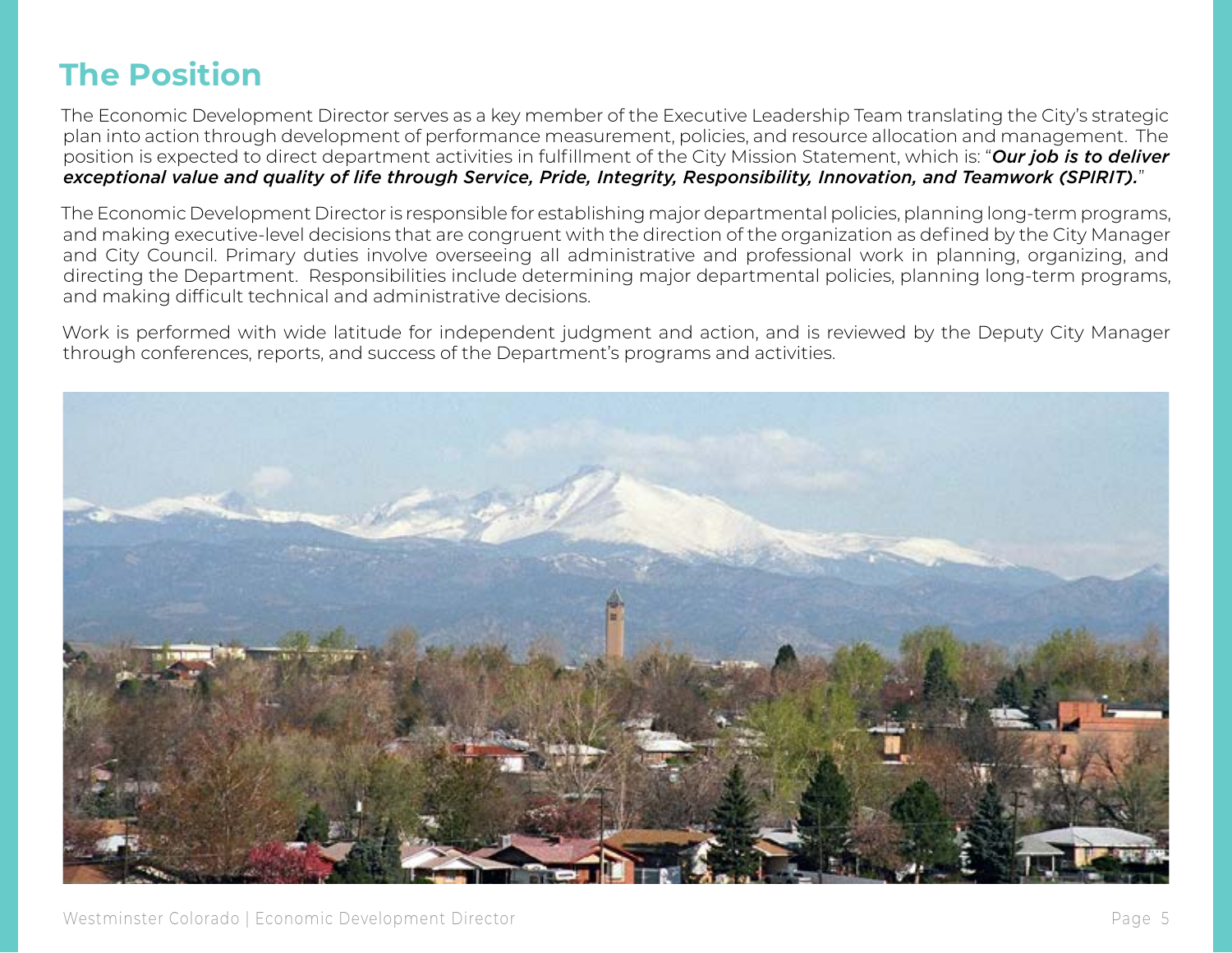#### **Challenges and Opportunities**

The next Economic Development Director will be presented with a number of leadership opportunities:

- Downtown Westminster is an exciting redevelopment initiative for Westminster and the region, with at least 20 more years of development ahead. The next Economic Development Director will have the opportunity to help lead the City in its thoughtful redevelopment efforts not only in Downtown Westminster but in all of the City's focus areas, including the Westminster Station transit-oriented development area.
- Economic development continues to be broadly supported by the City Council, with many of the City's strategic planning goals directly related to economic development. Presently, the position of Economic Policy & Development Manager is vacant in the department – a direct report to the Director. This is a tremendous opportunity for the next Director to make a key choice in staffing the Department's leadership team.
- While the City's economic development efforts have been highly successful, there are significant opportunities to enhance regional partnerships, especially at the county and state level.
- There are real opportunities to enhance collaboration and teamwork within the Department as well as across the city organization by creating and modelling a strong culture of collaboration, consultation, and interest-based problem solving. The next Director will find a strong staff that will thrive under this style of leadership.

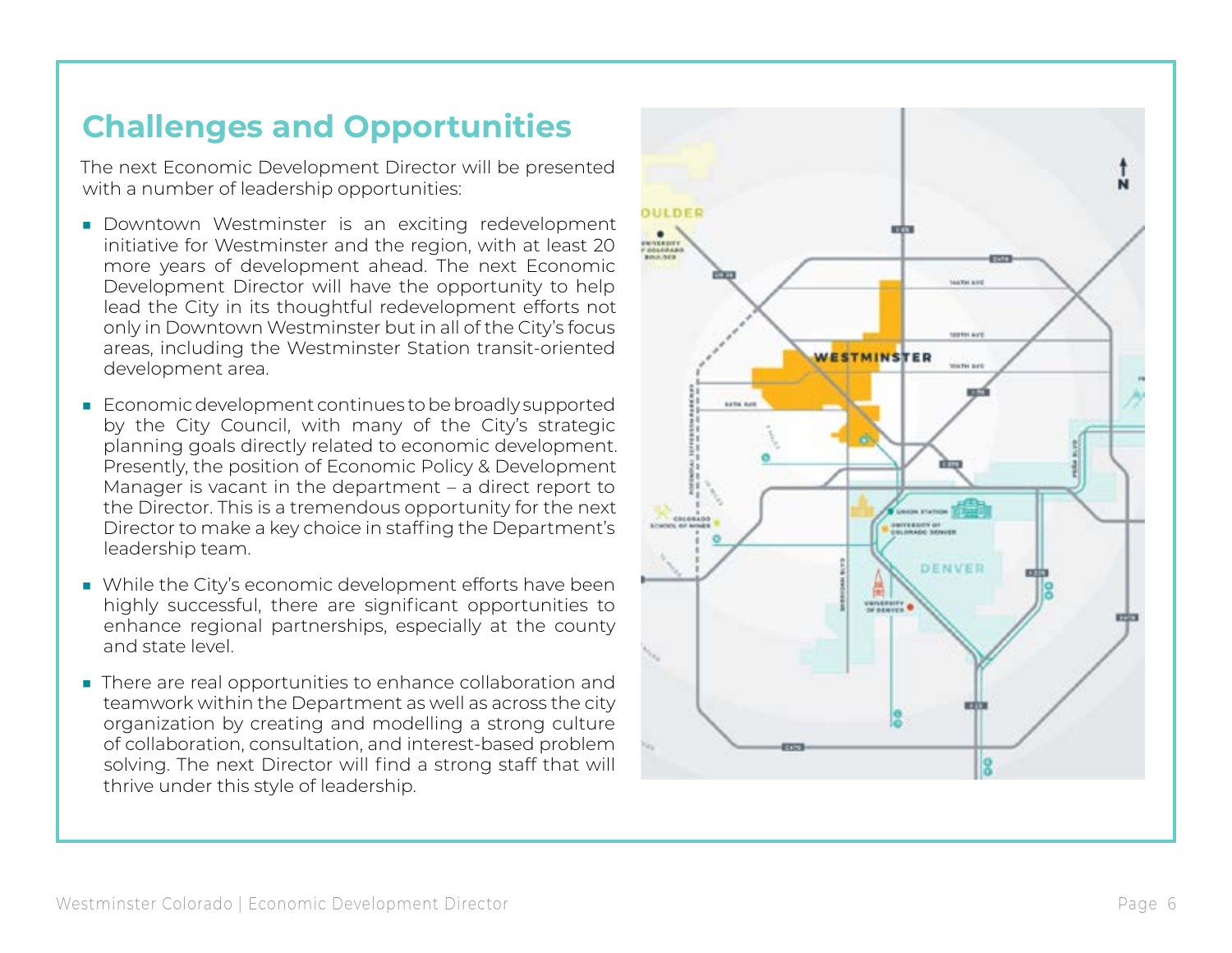





#### **The Ideal Candidate**

The City of Westminster seeks a highly collaborative and dynamic Economic Development Director who has key characteristics that will lead to success:

- A highly accomplished economic development leader who finds success through collaboration, teamwork, and strong relationships. A strong track record of success in economic development combined with effective people skills is very important in this role.
- The ability to convey confidence and reassurance in all settings will be a key ingredient to success. The next Director will be an effective communicator who builds trust and genuine relationships.
- Strong technical skills in understanding the intricacies of land use, zoning, and commercial real estate will be needed in the role.
- A director with abundant emotional intelligence and an affinity for building effective teams will find tremendous support from a very capable staff.
- As the city matures, the Director will provide exceptional leadership in supporting and enhancing existing communities along with thoughtful redevelopment in the city's focus areas. Therefore, broad experience in development and redevelopment would be beneficial.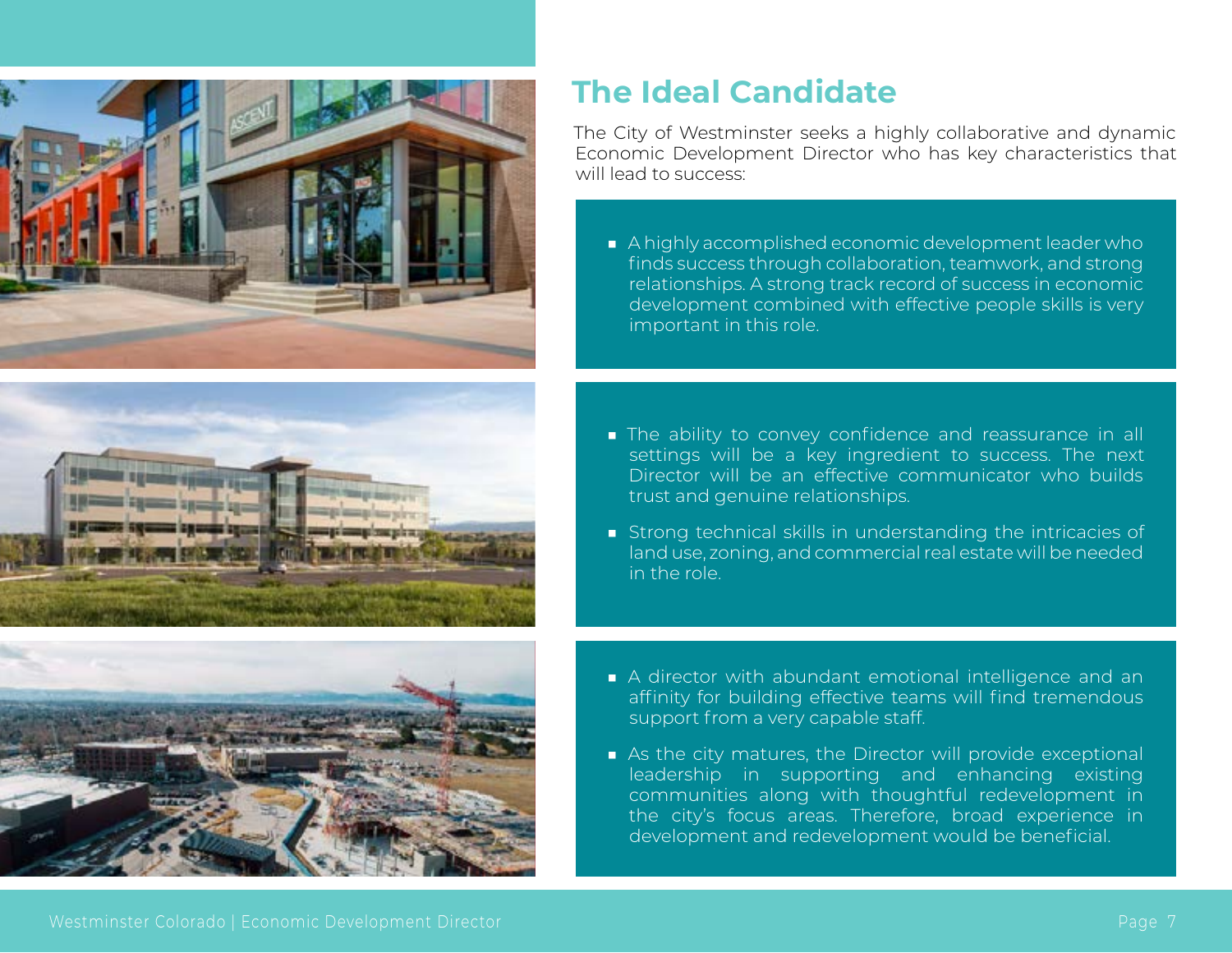#### **Education and Experience**

Any equivalent combination of education, training, and experience that would provide the required knowledge and skills may be considered. The following is a typical way to qualify:

**Education:** Bachelor's degree from an accredited university or college with major coursework Public Administration, or a related field. A Master's degree in Public Administration, Business or a related field is preferred.

**Experience:** At least ten years senior management and administrative experience overseeing economic development activities, preferably in a public sector or non-profit environment.

#### **Compensation and Benefits**

The salary for the Economic Development Director is **\$156,443 to \$195,554**, commensurate with qualifications and experience of the selected candidate.

The City of Westminster offers a comprehensive benefit package including:

■ Health and Dental

■ Survivor Benefits

■ Flexible Spending

■ Wellness Program

■ Pension/ Retirement Plans

■ Education and Training Reimbursement

- Term Life Insurance
- Long-term Disability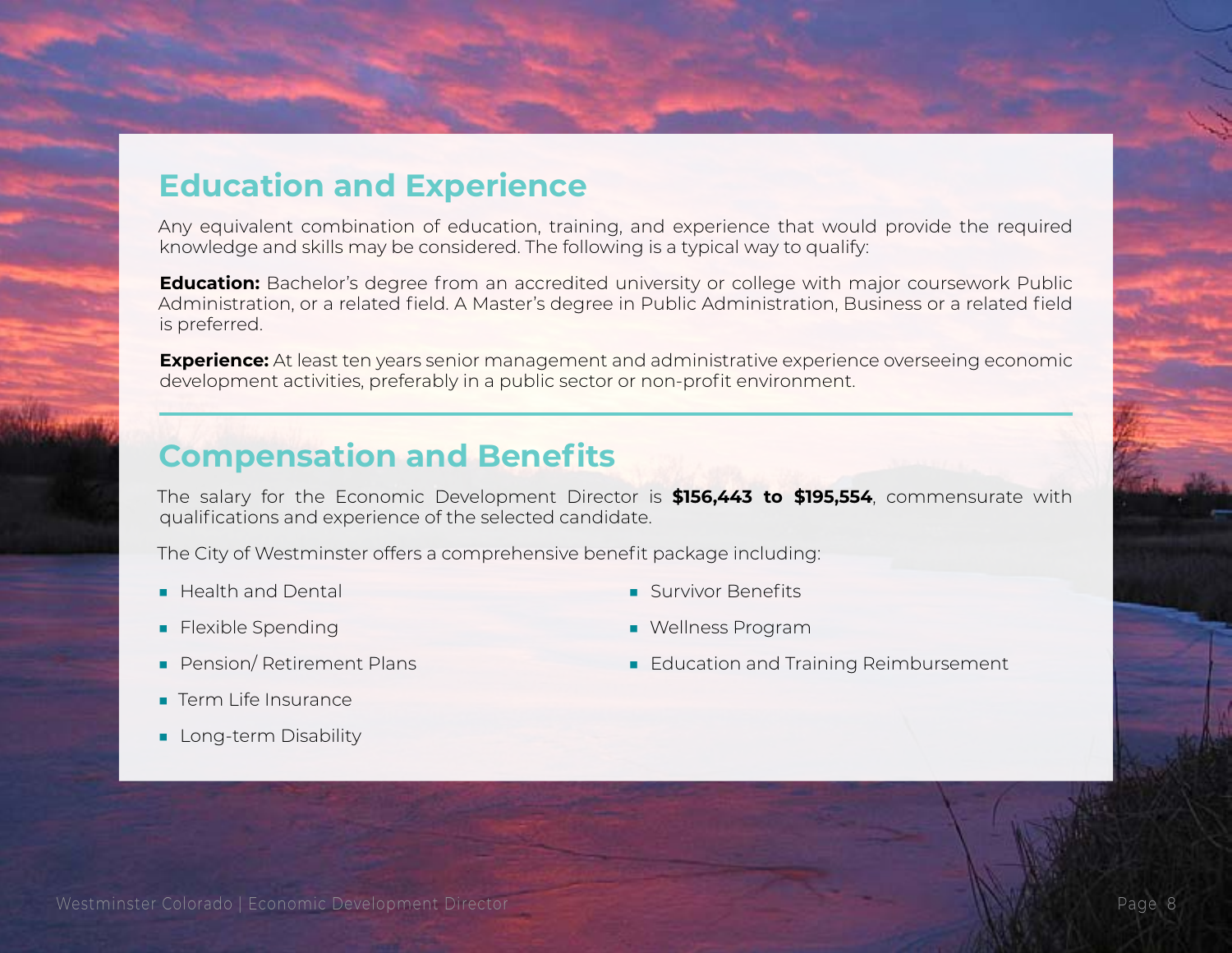

## **To Be Considered**

Interested candidates should apply by **August 23, 2021**. To be considered, submit a compelling cover letter and comprehensive resume to *[apply@ralphandersen.com](mailto:apply@ralphandersen.com)*. Top candidates may be asked to complete supplemental material to elaborate on areas of expertise and demonstrate their ability to communicate effectively. Candidates are encouraged to apply early for maximum consideration.

References will not be contacted until mutual interest has been established. Confidential inquiries are welcomed and should be directed to Greg Nelson, Ralph Andersen & Associates, at (916) 630-4900.

*This recruitment incorporates existing rules and regulations that govern public sector recruitments in the State of Colorado. In accordance with public disclosure/open record laws, information submitted for consideration may be made available to the public upon request by interested parties*.